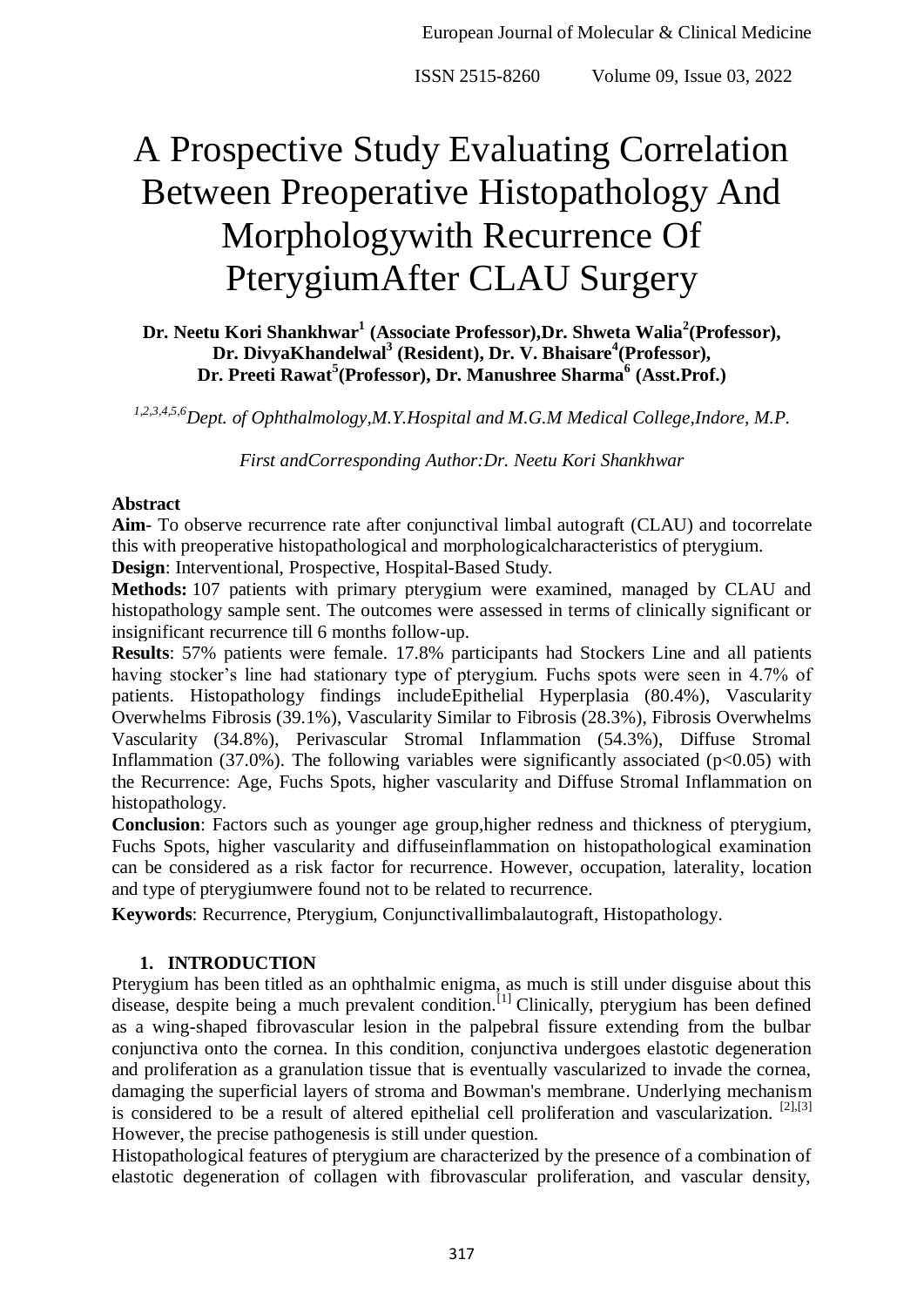leukocytic infiltration, subepithelial and stromal fibrosis.<sup>[4],[5],[6]</sup>Its definitive management is surgical excision. Different surgeries have been developed throughout different ages to attain minimal recurrence and astigmatism with ocular surface rehabilitation, and excellent cosmesis. The most common complication encountered after pterygium excision is recurrence.[7]

Conjunctival limbal autograft (CLAU) was found to be more efficient than other surgeries to preclude pterygium recurrence after a 6-month follow-up, especially in recurrent pterygia.<sup>[8]</sup> Post operative inflammation has been thought to be a main cause behind recurrence and in CLAU surgery limbal cell transplantation following excision has an anti-inflammatory and anti-angiogenic effect, and thus lowers recurrence rates.<sup>[9]</sup>However, the precise mechanism is still under question.

Previous studies highlighted features such as grade, laterality, size of pterygium and histopathological parameters like inflammation, vascularity and fibrosis might have some correlation with recurrence.

Since recurrence is considered a significant hurdle in the success of pterygium surgeries, therefore this study was conducted to assess the recurrence rate of pterygium after CLAU, the role of morphological and histopathological features in its development.

## **2. MATERIAL AND METHOD**

This study was carried out in 107 eyes of 107 patients having pterygium, attending eye OPD at M.Y. Hospital and M.G.M Medical College, Indore, M.P.from duration 01 Year 2019 to 2020.Informed consent was taken from patients before enrolling them for study.Approval from institutional ethical committee was taken. Patients having age group of 20-70 years with pterygium undergoing surgery for decreased visual acuity and/or cosmetic reasons were included in this study. Exclusion criteria were patients having pseudopterygium and/or coexisting conjunctival diseases and patients with fibrovascular proliferation of conjunctiva.

These patients were examined thoroughly on slit-lamp biomicroscope and clinical parameters were noted such as siteof pterygium (nasal/temporal),laterality (unilateral/bilateral), type of pterygium (stationary/progressive/regressive), presence of Stocker's line (defined as linear epithelial iron deposition),<sup>[10]</sup>presence of Fuchs spots (defined as discrete, small whitecolored flecks consisting of pterygia epithelial cells mainly present in the leading edge).<sup>[11]</sup> Grading system used to assess pterygium morphology was as per anatomical position of the abnormal fibrovascular head (Grade 1: between the limbus and a point midway between the limbus and pupillary margin; grade 2: pterygium head reaching the pupillary margin; and grade 3: beyond the pupillary margin). [12]

Surgery was done under topical anesthesia using 0.5% proparacaine eye drops. The Universal wire speculum was applied to separate the lids. Pterygium body was separated and cut from the underlying sclera, by keeping tenon's capsule intact.Head was separated and dissected from cornea by usingcrescent knife and Lim's forceps.Area to be covered by conjunctival limbal graft was measured by Castroviejo caliper.Same measurement was done at donor site. Dissection and harvesting of conjunctival-limbal graft were done from supero-temporal area. Harvested tissue was reoriented to cover the bare sclera,keeping in mind that limbal tissues should appose limbus at recipient site too.Subconjunctival injection of 0.3 ml Gentamiacinand Dexamethasone was given.Eye was patched and bandaged. Postoperatively antibiotic and anti-inflammatory tablets with antibiotic and steroid drops for 1 week was given.

All the primary pterygium specimens after excision, were placed in 10% formalin and sent for the histopathological assessment.Histopathological parameters were classified into three groups-whether epithelial hyperplasia present/absent; vascularity and fibrosis in the stroma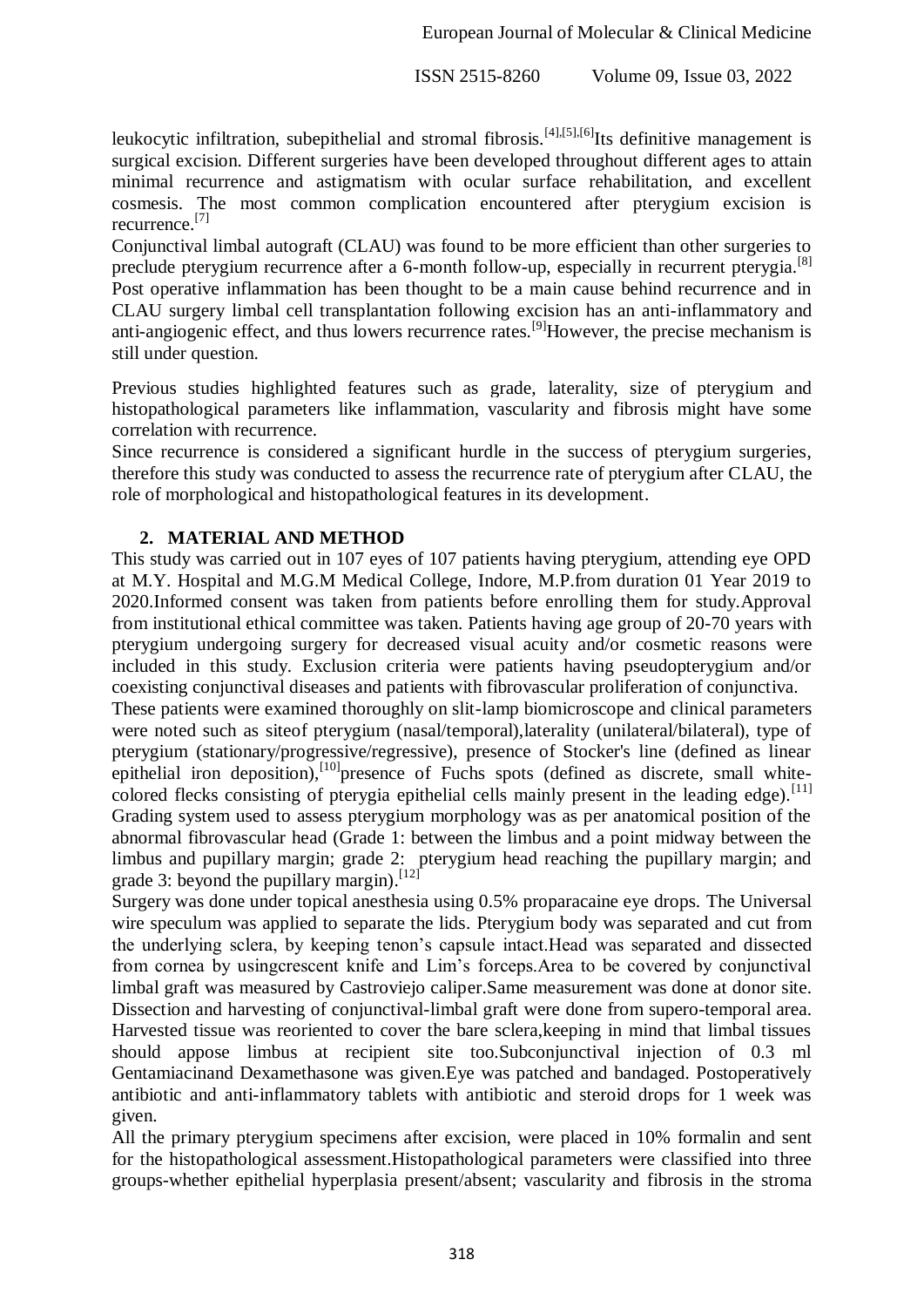(Predominant vascularity /Predominant fibrosis / No significant difference); inflammatory cells in stroma (mild perivascular/diffuse). Post-operatively patients were followed up on the 2nd day, 1st week, 4th week, 2nd month, 4th month, and 6th month for recurrence.The results of preoperative morphological and histopathological characteristics of pterygium were then compared and findings were correlated with those having recurrence.



#### **3. RESULTS:**

**Table 1Demographic Details of patients(n=107)**

| <b>Basic Details</b> | Mean $\pm$ SD    Median (IQR)    Min-Max              |
|----------------------|-------------------------------------------------------|
|                      | Frequency $(\%)$                                      |
| Age (Years)          | $44.94 \pm 13.28$    $45.00$ (35.00-55.50)    21.00 - |
|                      | 70.00                                                 |
| Age                  |                                                       |
| 21-30 Years          | 19 (17.8%)                                            |
| 31-40 Years          | 25 (23.4%)                                            |
| 41-50 Years          | 29 (27.1%)                                            |
| 51-60 Years          | 16 (15.0%)                                            |
| 61-70 Years          | 18 (16.8%)                                            |
| <b>Gender</b>        |                                                       |
| Male                 | 46 (43.0%)                                            |
| Female               | $61(57.0\%)$                                          |
| Occupation           |                                                       |
| Indoor               | 40 (37.4%)                                            |
| Outdoor              | $67(62.6\%)$                                          |
| Eye                  |                                                       |
| <b>RE</b>            | 55 (51.4%)                                            |
| LE                   | 52 (48.6%)                                            |
| Location             |                                                       |
| <b>Nasal</b>         | 105 (98.1%)                                           |
| Temporal             | $2(1.9\%)$                                            |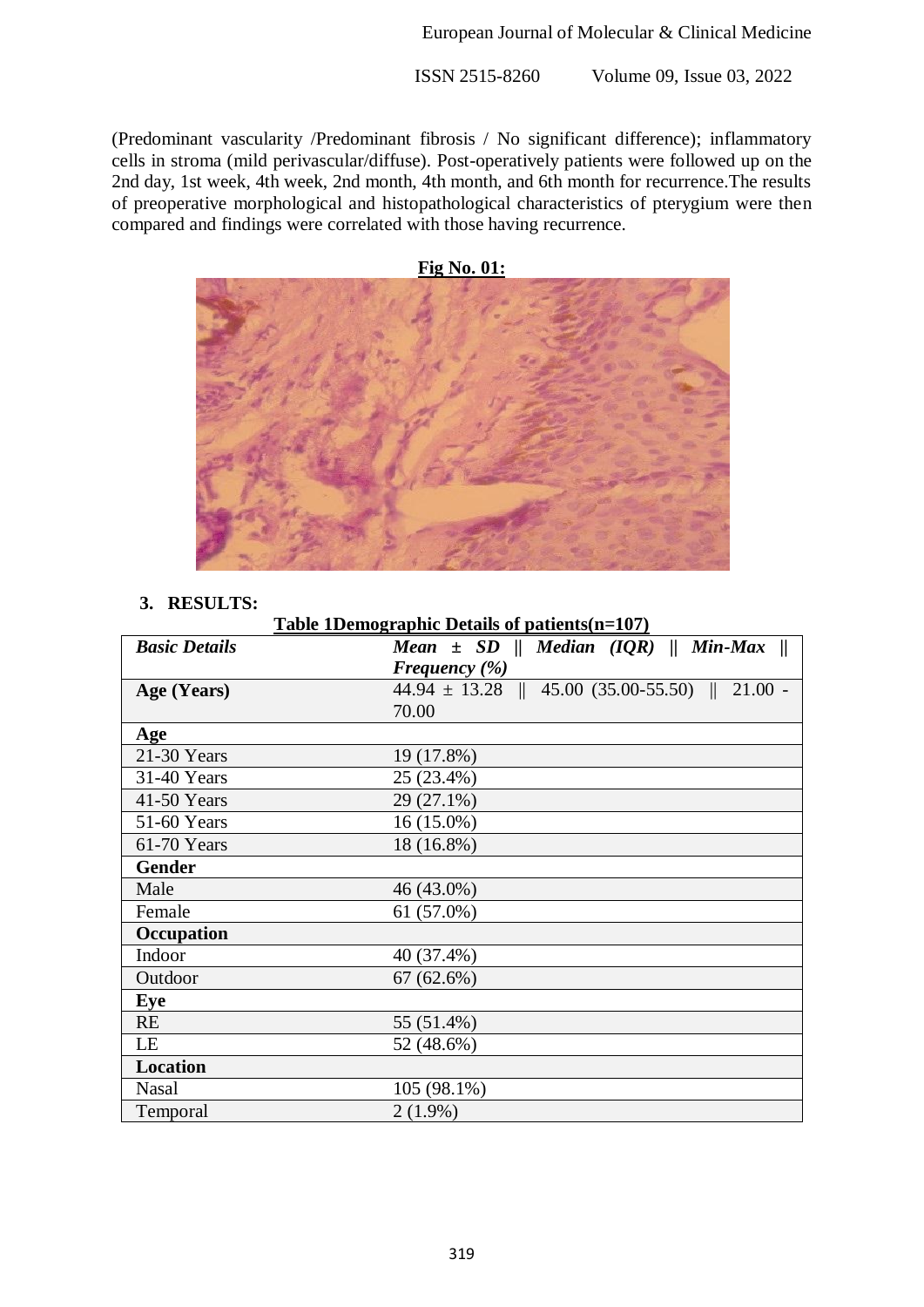|                                              | -----<br>Recurrence |                |                    |
|----------------------------------------------|---------------------|----------------|--------------------|
| <b>Parameters</b>                            | Yes                 | N <sub>0</sub> | p value            |
|                                              | $(n = 17)$          | $(n = 90)$     |                    |
| Morphological<br><b>Grading: Location</b>    |                     |                | $0.360^{\$}$       |
| Grade 1                                      | $0(0.0\%)$          | $5(100.0\%)$   |                    |
| Grade 2                                      | 8 (12.9%)           | 54 (87.1%)     |                    |
| Grade 3                                      | 9(22.5%)            | 31 (77.5%)     |                    |
| <b>Stockers</b><br><b>Line</b><br>(Present)  | $1(5.3\%)$          | 18 (94.7%)     | $0.297^{\$}$       |
| <b>Fuchs</b><br><b>Spots</b><br>(Present)*** | $4(80.0\%)$         | $1(20.0\%)$    | 0.002 <sup>8</sup> |

**Table 2 Association of Morphological features with recurrence**

*\*\*\*Significant at p<0.05, \$:Fisher's Exact Test*



# **Table 3 Histopathological parameters and recurrence**

|                                                                                      | <b>Recurrence</b> |                              |                 |
|--------------------------------------------------------------------------------------|-------------------|------------------------------|-----------------|
| <b>Parameters</b>                                                                    | Yes<br>$(n = 17)$ | N <sub>0</sub><br>$(n = 90)$ | p value         |
| HPE: Epithelial Hyperplasia<br>(Present)                                             | $16(43.2\%)$      | 21 (56.8%)                   | $0.124^{\$}$    |
| HPE:<br><b>Vascularity</b><br><b>Overwhelms</b><br><b>Fibrosis</b><br>$(Present)***$ | $12(66.7\%)$      | $6(33.3\%)$                  | ${<}0.001^{\#}$ |
| <b>HPE:</b> Vascularity Similar to<br><b>Fibrosis (Present)</b>                      | $3(23.1\%)$       | 10 (76.9%)                   | $0.315^{\$}$    |
| HPE: Fibrosis Overwhelms<br><b>Vascularity (Present)</b>                             | $3(18.8\%)$       | 13 (81.2%)                   | $0.062^{#}$     |
| <b>HPE:</b> Perivascular Stromal<br><b>Inflammation</b> (Present)***                 | $3(12.0\%)$       | 22 (88.0%)                   | ${<}0.001^{\#}$ |
| HPE:<br><b>Diffuse</b><br><b>Stromal</b><br><b>Inflammation</b> (Present)***         | 15 (88.2%)        | $2(11.8\%)$                  | ${<}0.001^{\#}$ |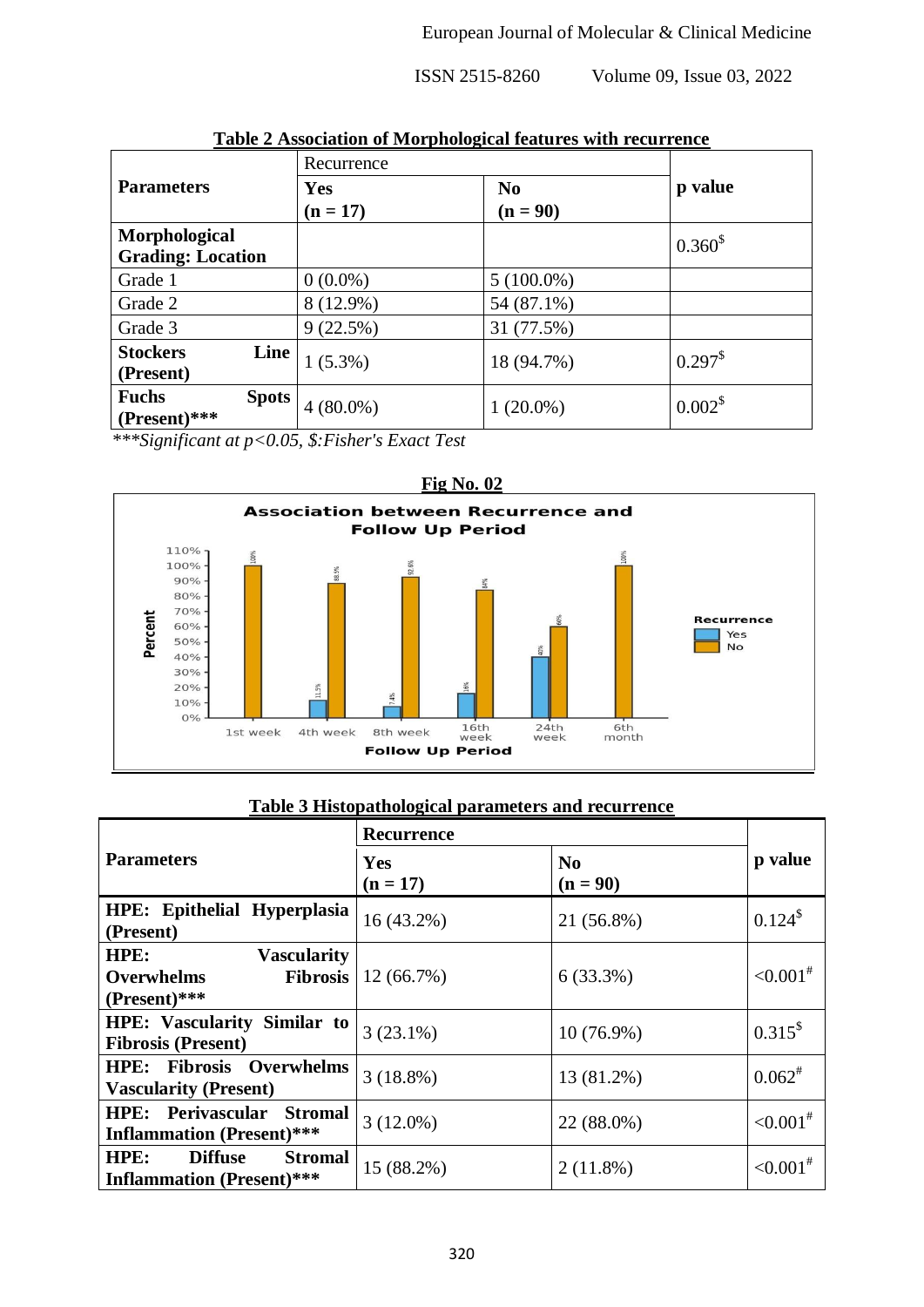#### *\*\*\*Significant at p<0.05, \$: Fisher's Exact Test, #: Chi-Squared Test*

The data was entered into the excel sheet. The analysis was done using SPSS software, 20.0 version, IBM, Chicago. Chi-Square test, unpaired t-test, Mann Whitney U test, Wilcoxon signed rank test and Fischer exact test were employed to establish association between different variables. p-value  $\langle 0.05 \rangle$  was considered statistically significant. Table1 depicts demographic details of patients showing mean age, female and male population, occupational details, eyes involved, and site of pterygium. Table 2shows association morphological grading with recurrence of pterygium. Stocker's line was present in 19 patients (all were having stationary type of pterygium), out of which only 1 patient had recurrence. Fuchs spots was seen in only 5.7 % of patients. Table3shows correlation between histopathological findings and recurrence. The following variables were significantly associated ( $p<0.05$ ) with the variable 'Recurrence': Age (years), Fuchsspots, Higher relative vascularity and Diffuse Stromal Inflammation on histopathology.Figure 1 depicts histopathology slide (40x magnification) of pterygium showing diffuse stromal inflammation, fibrovascular collagen tissue. Out of 107 patients, 17 patients (15.9%) had recurrence. Association of follow up period was also found to be significantly associated and maximum recurrence was reported at  $24<sup>th</sup>$  week follow up visit as shown in Figure 2.

## **4. DISCUSSION:**

Pterygium is a common ocular condition being worldwide in distribution. As the management of pterygium remained unsettled it presents a challenge to the current ophthalmic surgeons, mainly because of its regrowing tendency despite many medical and surgical treatment options. Our study showed a high pterygium incidence in  $40 + \text{years}$ , similar to previous study.<sup>[9]</sup>In our study risk ratio of primary pterygium between female: male was 1:3. Since our study population contained participants coming from low socioeconomic backgrounds and in these communities females were commonly occupied in outdoor work, this might be a reason for an increased number of female pterygium cases in our study. This finding was contrary to the previous available literature, however, study by Hua Zhong et al supported this finding.<sup>[10]</sup>

In our study higher incidence of primary pterygium was seen among outdoor workers, previous studies supported this study.[9] However, this finding might be biased because our study population had patients from lower socioeconomic background, who mainly work in outdoor environment. Pterygium is more commonly located nasally. In our study, 93% of pterygia were located nasally whereas only 7% were temporal. Almost same findings have been reported by Lin *et al*., which showed that 98.68% of the study group had pterygium located on the nasal side.<sup>[11]</sup> Nasal predominance of pterygium might be due to total internal reflection of light and two anterior ciliary arteries on the nasal side & tear pooling.  $^{[12],[13]}$ In our study, stockers line was seen in all stationary type of pterygium and also it was found to be significantly associated with grade 1 thickness of pterygium.

Fuchs spots might represent precursor lesions to UV-associated ocular surface pathology, associated with high inflammatory activity and recurrence. In our study, it was found to be significantly correlated with recurrence similar to previous study and found in only 5 recurrence cases out of 17. Since its ideal examination is done by in vivo confocal microscopy, therefore many findings might have been missed on slit lamp.  $[15]$  In our study, recurrence was seen in 15.88% of patients in 6 months follow-up after CLAU surgery, and in previous studies recurrence rate varied from  $3\% -30\%$ .<sup>[16],[17]</sup>Our study concluded that younger age group (21-40 years) was found to be significantly associated with recurrence, this might be due to higher inflammatory activity of pterygium tissue in younger age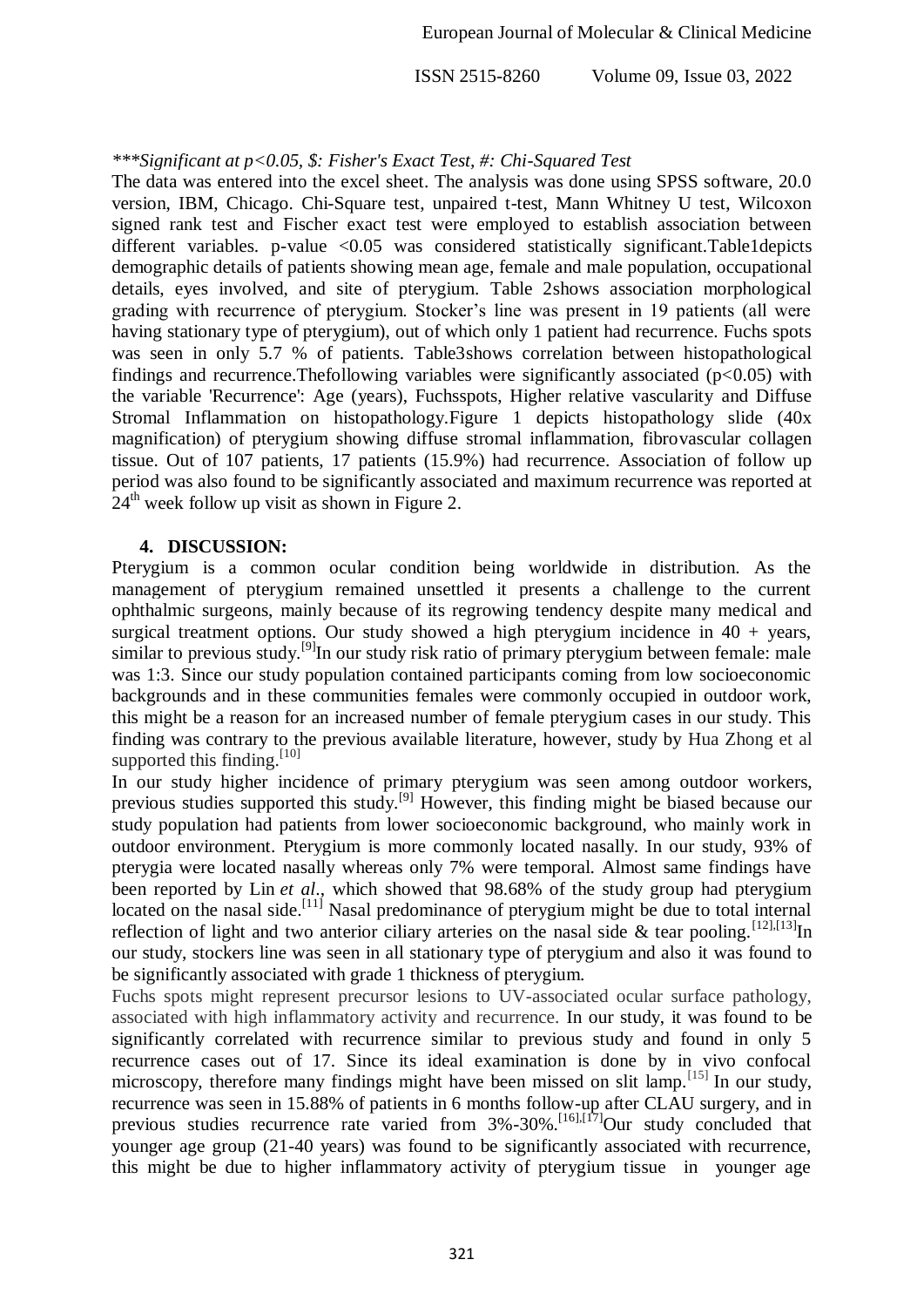group.<sup>[18]</sup>Sang Beom et al also found morphological factors and vascularity factors on impression cytology to be associated with higher risk of recurrence.<sup>[19]</sup>In our study also, higher relative vascularity, and diffuse inflammation on histopathological examination were found significantly associated with recurrence. These findings supported that apart from degenerative factors, proliferative activity also contribute in pathogenesis of recurrent pterygium. However, other studies showed that there was no significant difference between primary and recurrent pterygia in histopathological features.[20],[21] In our study occupation, laterality, andlocation of pterygium were found not to be related to recurrence.

## **5. CONCLUSION:**

Out of our observation and discussion with the currently available literature, we have come to the conclusion that Fuchs spots, higher vascularity and stromal inflammation are the leading contributing factors in the recurrence of pterygium. This indicated that histopathological examination of excised tissue can be used to forecast patients (especially younger ones) having higher tendency towards recurrence, which will definitely help in its early management. This also suggested role of vascular growth factors and inflammatory cytokines in the pathogenesis of recurrent pterygium, although we didn't compare histopathological parameters of primary and recurrent pterygium in our study, as histopathological samples of only primary pterygium were sent. As per these findings of our study,we can also prevent postoperative recurrence by controlling pre-operative inflammation and vascularity by giving steroids or cyclosporine pre-operatively, although this is a matter of further study.

## **Key message:**

Fuchs spots, red and fleshy pterygium, younger patient along with more vascularity and diffuse inflammation onhistopathological examination can be a tell-tale sign of postoperative recurrence. So, patients having these pre-operativefeatures should be followed up strictly.

#### **6. REFERENCES:**

- [1] Coster D. Pterygium An ophthalmic enigma. Br J Ophthalmol1995;79:304-5.
- [2] Kawasaki and his co-workers proposed several techniques to reduce the rate of recurrences such as B-irradiation, CLAU, anti-mitotic drugs, steroids, antiangiogenetic factors, and AMG
- [3] Clearfield E, Hawkins BS, Kuo IC. Conjunctival autograft versus amniotic membrane transplantation for treatment of pterygium: findings from a Cochrane systematic review. Am J Ophthalmol. 2017;**182**:8–17.
- [4] Di Girolamo N, Chui J, Coroneo MT, Wakefield D. Pathogenesis of pterygia: role of cytokines, growth factors, and matrix metalloproteinases. Prog Retin Eye Res. 2004 Mar; 23(2): 195-228.
- [5] Li DQ, Lee SB, Gunja-Smith Z, Liu Y, Solomon A, Meller D, Tseng SC. Overexpression of collagenase (MMP-1) and stromelysin (MMP-3) by pterygium head fibroblasts. Arch Ophthalmol. 2001 Jan;119(1):71-80.
- [6] Maheshwari S. Pterygium induced corneal refractive changes. Indian J Ophthalmol. 2007;55:383–386.
- [7] Safi H, Kheirkhah A, Mahbod M, Molaei S, Hashemi H, Jabbarvand M. Correlations Between Histopathologic Changes and Clinical Features in Pterygia. J Ophthalmic Vis Res. 2016;11:153–158.